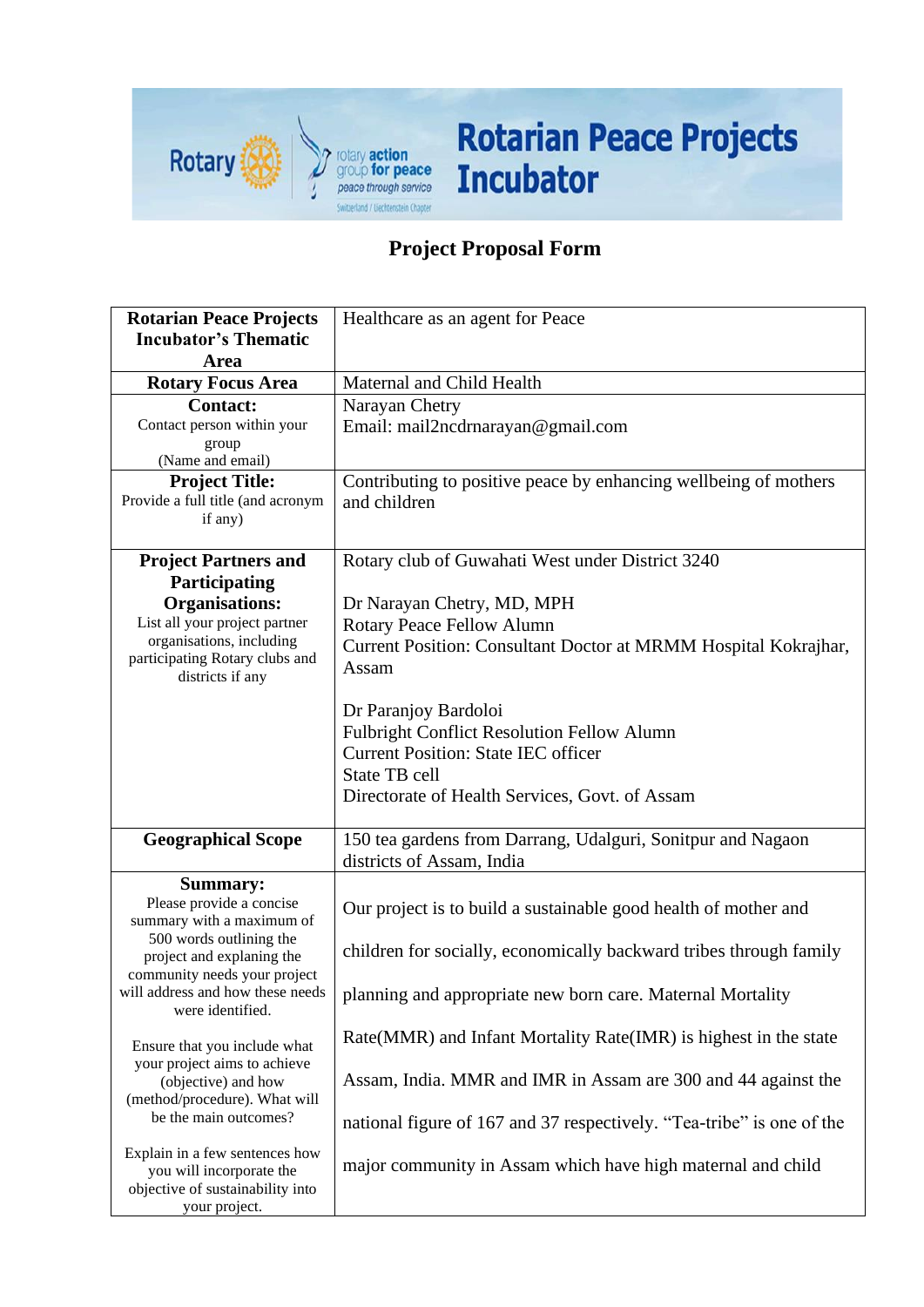mortality. Factors like socio-economic backgrounds of tea labourers, illiteracy, early marriage and stigma-associated with health related issues are major causes of high fertility of the women which makes them more prone to death or pregnancy complications as compared to women from other communities. In this context, family planning services are one of the proposed ways to reduce maternal and child mortality along with intensive Information, Education and Communication(IEC) campaign. Traditionally, family planning services have always targeted females with little or no attention to males. Lack of male involvement in pregnancy and child related care in this community is one of the major causes of maternal and child mortality. Our project focus on the involvement of men in family planning and reproductive services along with women. The program will enhance spousal communication, improve gender equitable attitudes and increase family planning use. **Methods/Procedures:** We will develop a training curriculum for the community health volunteer(CHV) and train them with knowledge in family planning and early newborn care. We will also

focus on enhancing counselling skills of CHVs. The trained CHVs will reach out to the community and make a routine home visit providing knowledge in family planning and child health care. We will appropriately utilize IEC campaigns to reach each and every vulnearble population in the community. Male partners will be encouraged to particaipte in the family planning and reproductive health services along with women.